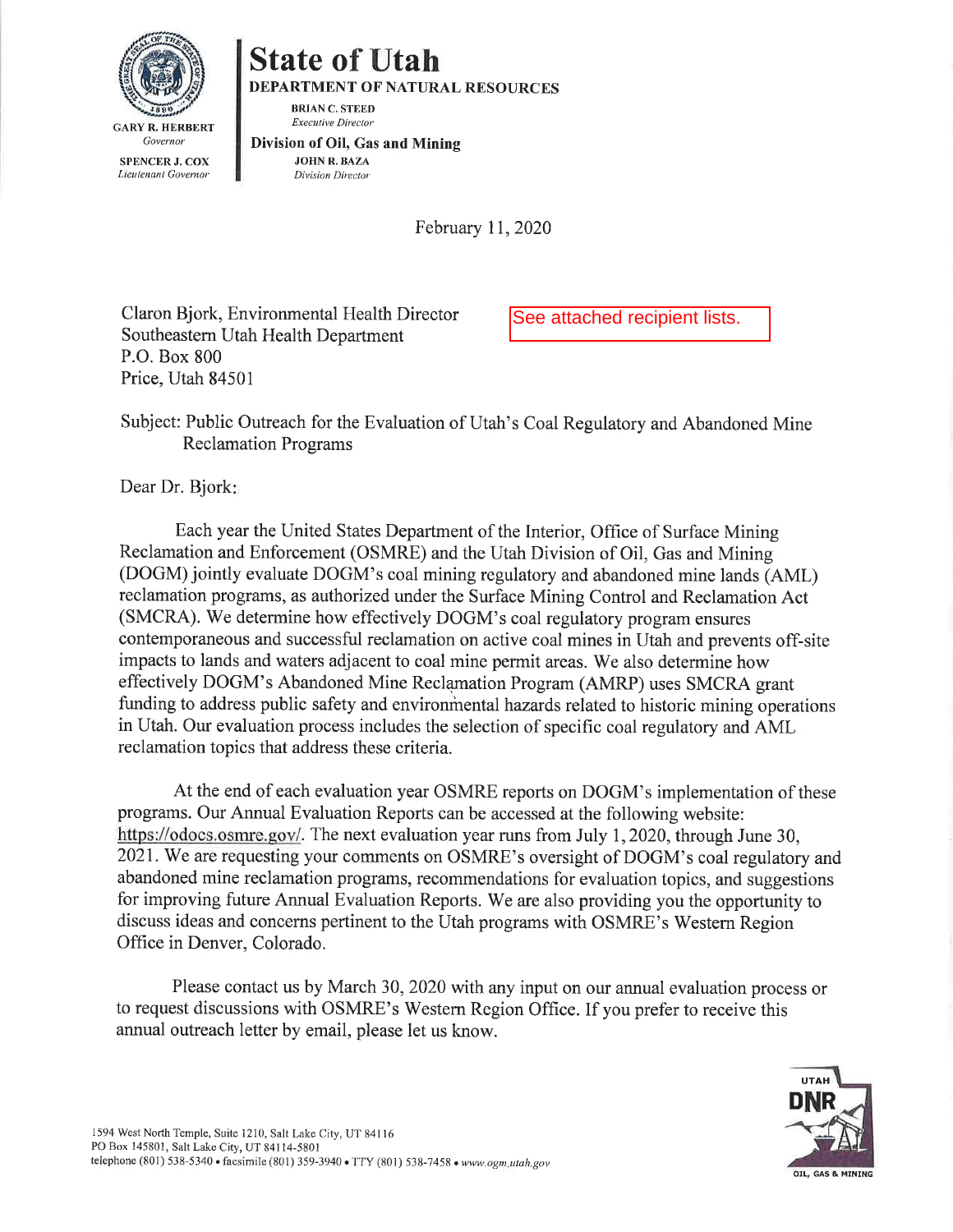Sincerely,

**Steve Christensen** Manager Coal Program **Utah Department of Natural Resources** Utah Division of Oil, Gas and Mining 1594 West North Temple, Suite 1210 Salt Lake City, Utah 84116 stevechristensen@utah.gov  $(801)$  538-5350

fle le x

Alexis Long **Environmental Protection Specialist** Denver Field Branch Office of Surface Mining Reclamation and Enforcement 1999 Broadway, Suite 3320 Denver, Colorado 80202 along1@osmre.gov  $(303)$  293-5039

几仙

**Steve Fluke** Program Administrator Abandoned Mine Reclamation Program **Utah Department of Natural Resources** Utah Division of Oil, Gas and Mining 1594 West North Temple, Suite 1210 Salt Lake City, Utah 84116 stevefluke@utah.gov  $(801) 538 - 5259$ 

Tom Medlin **Environmental Protection Specialist** Denver Field Branch Office of Surface Mining Reclamation and Enforcement 1999 Broadway, Suite 3320 Denver, Colorado 80202  $t$ medlin@osmre.gov  $(303)$  293-5083

Coal Regulatory Team: Steve Christensen, Priscilla Burton, and Dana Dean (DOGM) Christine Belka, Alexis Long, Dan MacKinnon, and Tom Medlin (OSMRE)

**Abandoned Mine Reclamation Team:** Steve Fluke, Jan Morse, and Chris Rohrer (DOGM) Dan MacKinnon and Tom Medlin (OSMRE)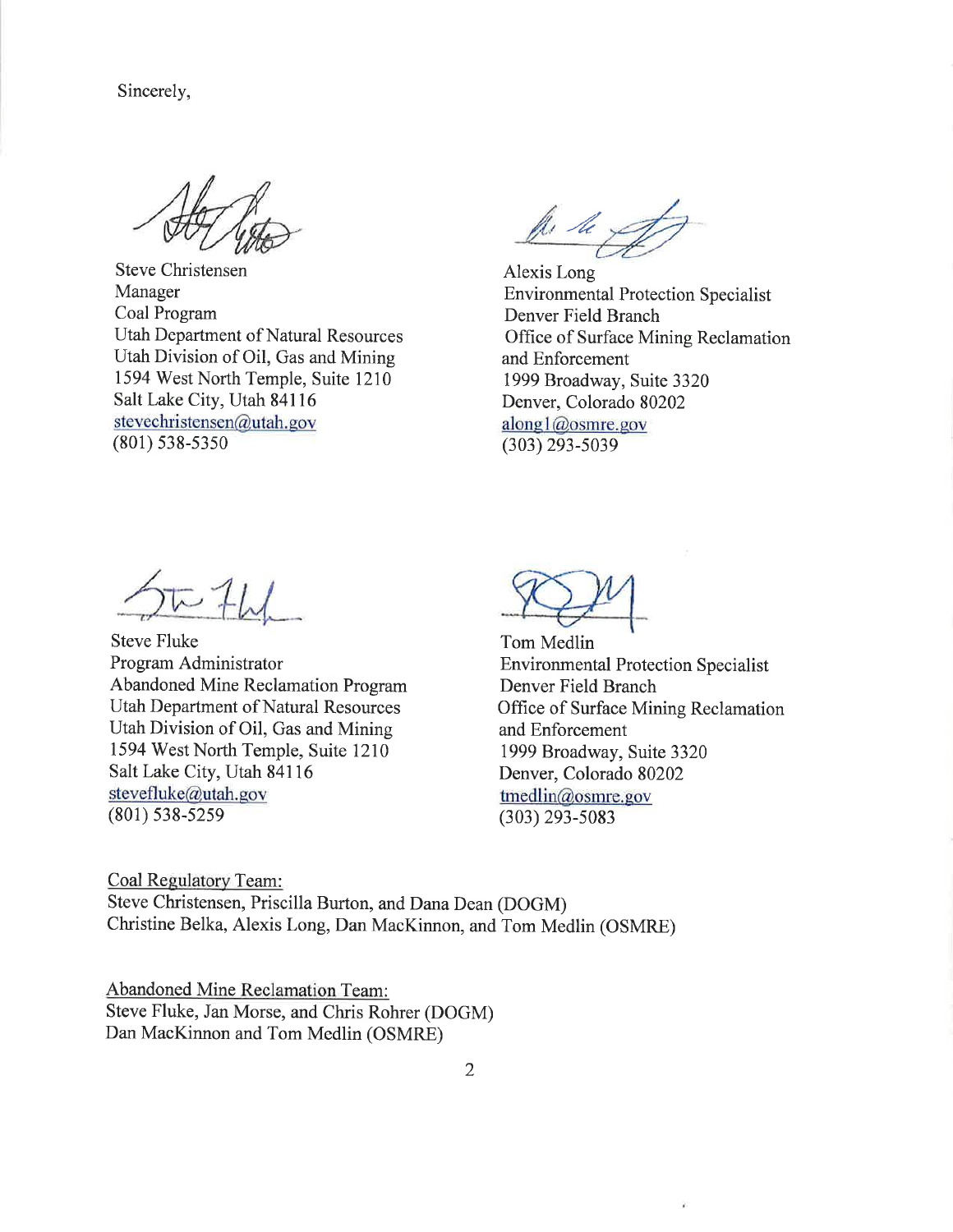| Company                                        | Address                                    | City                  | <b>State</b> | Zip Code   |
|------------------------------------------------|--------------------------------------------|-----------------------|--------------|------------|
| Agapito Associates, Inc.                       | 715 Horizon Drive, Suite 340               | <b>Grand Junction</b> | CO           | 81506      |
| <b>Bryce Canyon National Park</b>              | P.O. Box 640201                            | <b>Bryce Canyon</b>   | <b>UT</b>    | 84764-0201 |
| <b>CH2M Hill</b>                               | 4246 S Riverboat Rd, Suite 210             | Taylorsville          | <b>UT</b>    | 84123-2585 |
| Earthfax Engineering, Inc.                     | 7324 South Union Park Ave.                 | Midvale               | <b>UT</b>    | 84047      |
| <b>Environmental Industrial Service</b>        | 31 North Main Street                       | Helper                | <b>UT</b>    | 84526      |
| Golder Associates Inc.                         | 44 Union Blvd, Suite 300                   | Lakewood              | CO           | 80228      |
| Hydrologic Design, Inc.                        | 10969 S Topview Rd                         | South Jordan          | <b>UT</b>    | 84095      |
| Kaibab Band of Paiute Indians                  | Tribal Admin Bldg, #1 North Pipe Spring Rd | Fredonia              | AZ           | 86022      |
| Kravits Geological Services, LLC               | 609 South Evergreen Lane                   | Salina                | <b>UT</b>    | 84654-1658 |
| <b>National Parks Conservation Association</b> | 307 West 200 South, Suite 5000             | <b>Salt Lake City</b> | <b>UT</b>    | 84101      |
| Petersen Hydrologic                            | 2695 North 600 East                        | Lehi                  | <b>UT</b>    | 84043-3473 |
| Psomas                                         | 4179 Riverboat Road, Suite 200             | <b>Salt Lake City</b> | <b>UT</b>    | 84123-2537 |
| Save Our Canyons                               | 824 South 400 West, Suite B115             | <b>Salt Lake City</b> | <b>UT</b>    | 84101      |
| Senco-Phenix                                   | 1405 West 620 North                        | Price                 | <b>UT</b>    | 84501      |
| Southern Utah Wilderness Alliance              | 425 East 100 South                         | <b>Salt Lake City</b> | <b>UT</b>    | 84111      |
| Sportsmen for Fish and Wildlife                | P.O. Box 787                               | Castle Dale           | <b>UT</b>    | 84513      |
| Stantech                                       | 3995 S 700 East, Suite 300                 | Murray                | <b>UT</b>    | 84107-2540 |
| <b>SWCA Environmental Consultants</b>          | 257 East 200 South, Suite 200              | <b>Salt Lake City</b> | <b>UT</b>    | 84111      |
| <b>URS</b> Corporation                         | 756 E. Winchester Street, Suite 400        | <b>Salt Lake City</b> | UT           | 84107-7560 |
| <b>Utah Cattlemen's Association</b>            | 150 South 600 East #10 B                   | <b>Salt Lake City</b> | UT           | 84102      |
| <b>WildEarth Guardians</b>                     | 516 Alto Street                            | Sante Fe              | <b>NM</b>    | 87501      |
| Willowstick Technologies, LLC                  | 132 East 13065 South, Suite 100            | Draper                | UT           | 84020-8634 |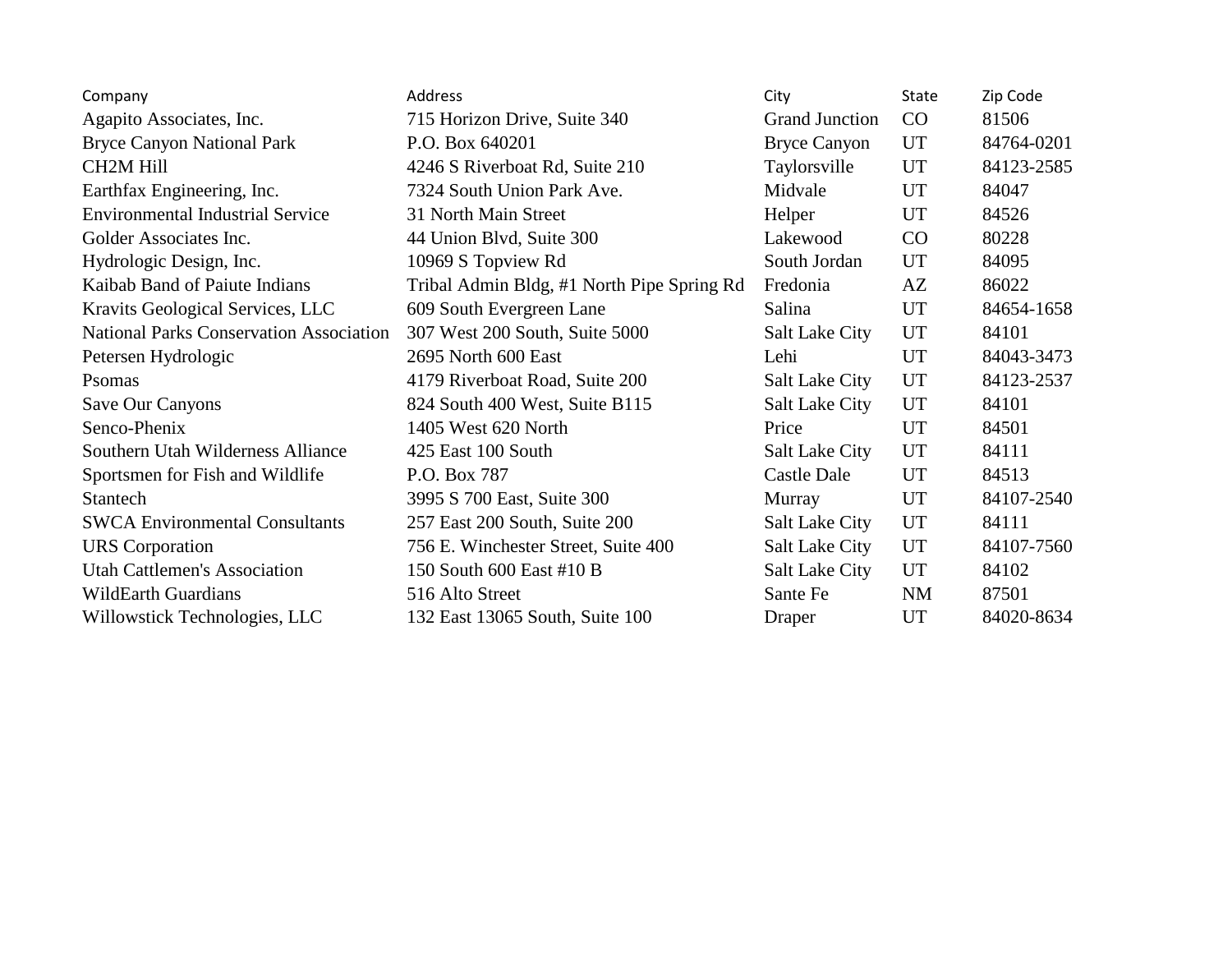| <b>CITY</b><br><b>SALUTATION</b><br><b>NAME</b><br><b>TITLE</b><br><b>ORGANIZATION</b><br><b>ADDRESS</b>                                                          | <b>STATE</b> | ZIP CODE   |
|-------------------------------------------------------------------------------------------------------------------------------------------------------------------|--------------|------------|
| Claron Bjork<br>, Environmental Health Director<br>P.O. Box 800<br>Dr. Bjork<br>Southeastern Utah Health Department<br>Price                                      | Utah         | 84501      |
| , Deputy SHPO Antiquities Coordinator<br>Salt Lake City<br>Dr. Merritt<br><b>Christopher Merritt</b><br>Utah Division of State History<br>300 S Rio Grande Street | Utah         | 84101      |
| Mr, Gant<br>, Kane County Commissioner<br>Kane County Commission<br>76 North Main Street<br>Andy Gant<br>Kanab                                                    | Utah         | 84741      |
| David Avery<br>East Carbon City<br>P.O. Box 70<br>East Carbon<br>Mr. Avery<br>, Mayor                                                                             | Utah         | 84520      |
| <b>BLM Kanab Field Office</b><br>Mr. Barber<br>Harry Barber<br>669 South Highway 89A<br>Kanab                                                                     | Utah         | 84741      |
| Mr. Bartholomew<br>, Commission Chairman<br>Sanpete County Commission<br>Scott Bartholomew<br>160 N. Main Street, Suite 101<br>Manti                              | Utah         | 84642      |
| David Beatty<br>, Environmental Program Manager<br>P.O. Box 144820<br>Mr. Beatty<br>Division of Air Quality<br><b>Salt Lake City</b>                              | Utah         | 84114-4820 |
| Mr. Behling<br><b>Tracy Behling</b><br>Ferron Canal & Reservoir Company<br>P.O. Box 256<br>, President<br>Ferron                                                  | Utah         | 84523      |
| Mr. Bell<br>Randall Bell<br>, President<br>North Emery Water Users Association<br>P.O. Box 129<br>Cleveland                                                       | Utah         | 84518      |
| Mr. Bird<br>Bryce Bird<br>, Director<br>Division of Air Quality<br>P.O. Box 144820<br>Salt Lake City                                                              | Utah         | 84114-4820 |
| Mr. Bolling<br>Mel Bolling<br>, Forest Supervisor<br>U. S. Forest Service<br>115 East 900 North<br>Richfield                                                      | Utah         | 84701      |
| Mr. Boyer<br>U. S. Forest Service<br>Karl Boyer<br>Ground Water Hydrologist<br>599 West Price River Road<br>Price                                                 | Utah         | 84501      |
| Mr. Brown<br>Ralph Brown<br>, Commissioner<br>Sevier County Commission<br>250 North Main Street<br>Richfield                                                      | Utah         | 84701      |
| <b>Bob Butero</b><br>Mr. Butero<br>, Director<br>United Mine Workers of America<br>906 East Main Street<br>Trinidad                                               | Colorado     | 81082-2725 |
| <b>Brent Chamberlain</b><br>, Kane County Commissioner<br>Kane County Commission<br>Mr. Chamberlain<br>76 North Main Street<br>Kanab                              | Utah         | 84741      |
| Mr. Christensen<br>Kevin Christensen<br>Sanpete Economic Development<br>P.O. Box 148<br>Manti                                                                     | Utah         | 84642      |
| Mr. Clayton<br><b>Boyd Clayton</b><br>, State Engineer<br>Division of Water Rights<br>P.O. Box 146300<br>Salt Lake City                                           | Utah         | 84114-6300 |
| Mr. Conover<br>, Commissioner<br>P.O. Box 629<br>Castle Dale<br>Gil Conover<br><b>Emery County Commission</b>                                                     | Utah         | 84513      |
| Mr. Conrad<br>Chris Conrad<br>, Field Manager<br>Bureau of Land Management<br>125 South 600 West<br>Price                                                         | Utah         | 84501      |
| , Director<br>Richfield<br>Mr. Cowley<br><b>Russell Cowley</b><br>Six County Commissioners Organization<br>P.O. Box 820                                           | Utah         | 84701      |
| Alton Town<br>Mr. Cox<br>Dustin Cox<br>, Mayor<br>156 West 100 North<br>Alton                                                                                     | Utah         | 84710      |
| Mr. Crist<br>Larry Crist<br>, Field Supervisor<br>U.S. Fish & Wildlife Service<br>2369 West Orton Circle, Suite 50<br>West Valley City                            | Utah         | 84119      |
| Mr. Dalpaiz<br>Mike Dalpaiz<br>United Mine Workers of America<br>525 East 100th South<br>Price                                                                    | Utah         | 84501      |
| Mr. Davis<br><b>Allyn Davis</b><br>, District Manager<br>Mine Safety and Health Administration<br>P.O. Box 25367, DFC<br>Denver                                   | Colorado     | 80225-0367 |
| Mr. Durrant<br>Donnie Durrant<br>45 East 1375 South<br>, Manager<br>Mine Safety and Health Administration<br>Price                                                | Utah         | 84501      |
| Mr. Erkkila<br>Mike Erkkila<br><b>HC35 Box 560</b><br>, Mayor of Scofield<br>Helper                                                                               | Utah         | 84526      |
| Mr. Faddies<br><b>Tom Faddies</b><br>, Assistant Director Hard Rock & Industri Trust Lands Administration<br>675 East 500 South, Suite 500<br>Salt Lake City      | Utah         | 84102      |
| Mr. Falk<br><b>Steve Falk</b><br>125 South 600 West<br>, Mining Engineer<br>Bureau of Land Management<br>Price                                                    | Utah         | 84501      |
| Mr. Fillmore<br>Carl Fillmore<br>, District Manager<br>North Emery Water Users Association<br>P.O. Box 129<br>Cleveland                                           | Utah         | 84518      |
| Cedar City District<br>Mr. Flanigan<br>Dayle Flanigan<br>, District Ranger<br>1789 North Wedgewood Lane<br>Cedar City                                             | Utah         | 84720      |
| Kirk Forbush<br>Mr. Forbush<br>, Regional Engineer<br>Division of Water Rights<br>P.O. Box 664<br>Richfield                                                       | Utah         | 84701-0563 |
| <b>Mike Fowlks</b><br>, Director<br>Division of Wildlife Resources<br>Mr. Fowlks<br>1594 West North Temple<br>Salt Lake City                                      | Utah         | 84114      |
| Mr. Gardner<br><b>Lowell Gardner</b><br>, District Conservationist<br><b>Natural Resource Conservation</b><br>599 West Price River Drive<br>Price                 | Utah         | 84501      |
| Mr. Gates<br><b>Richard Gates</b><br>Mine Safety and Health Administration<br>P.O. Box 25367<br>Denver                                                            | Colorado     | 80225      |
| P.O. Box 1298<br>Mr. Geary<br><b>Edward Geary</b><br>, Vice Chairman<br><b>Emery County Public Lands Council</b><br>Castle Dale                                   | Utah         | 84513      |
| Castle Dale<br>Mr. Guymon<br>Jeff Guymon<br>Emery County Planning and Zoning<br>P.O. Box 629                                                                      | Utah         |            |
| P.O. Box 800<br>Mr. Hacking<br><b>Scott Hacking</b><br>, District Engineer<br>Department of Environmental Quality<br>Price                                        | Utah         | 84501      |
| Mr. Hale<br>Val Hale<br>Governor's Office of Economic Development<br>, Executive Director<br>60 East South Temple, 3rd Floor<br>Salt Lake City                    | Utah         | 84111      |
| Mr. Hanson<br>Larry Hanson<br>Sevier County Planning & Zoning<br>250 North Main Street<br>Richfield                                                               | Utah         | 84701      |
| Mr. Hartley<br>Donald Hartley<br>Utah Division of State History<br>300 S Rio Grande Street<br>, Director<br><b>Salt Lake City</b>                                 | Utah         | 84101      |
| Mr. Harwood<br>Gary Harwood<br><b>Helper City Water</b><br>P.O. Box 221<br>Helper                                                                                 | Utah         | 84526      |
| Mr. Hoffman<br>Kent Hoffman<br>, Deputy State Director<br>Bureau of Land Management<br>440 West 200 South, Suite 500<br>Salt Lake City                            | Utah         | 84101-1345 |
| Mr. Hopes<br><b>Casey Hopes</b><br>, Commissioner<br>Carbon County Commission<br>751 East 100 North<br>Price                                                      | Utah         | 84501      |
| Mr. Houston<br>Eric Houston<br>25 South 200 East<br>, Mayor<br>Panguitch City<br>Panguich                                                                         | Utah         | 84759      |
| Mr. Humphrey<br>, District Manager<br><b>Emery Water Conservancy District</b><br>P.O. Box 998<br>Castle Dale<br>Jay Mark Humphrey                                 | Utah         | 84513      |
| Tom Jankovsky<br>Commissioner<br>Garfield County Commission<br>P.O. Box 77<br>Mr. Jankovsky<br>Panguitch                                                          | Utah         | 84759      |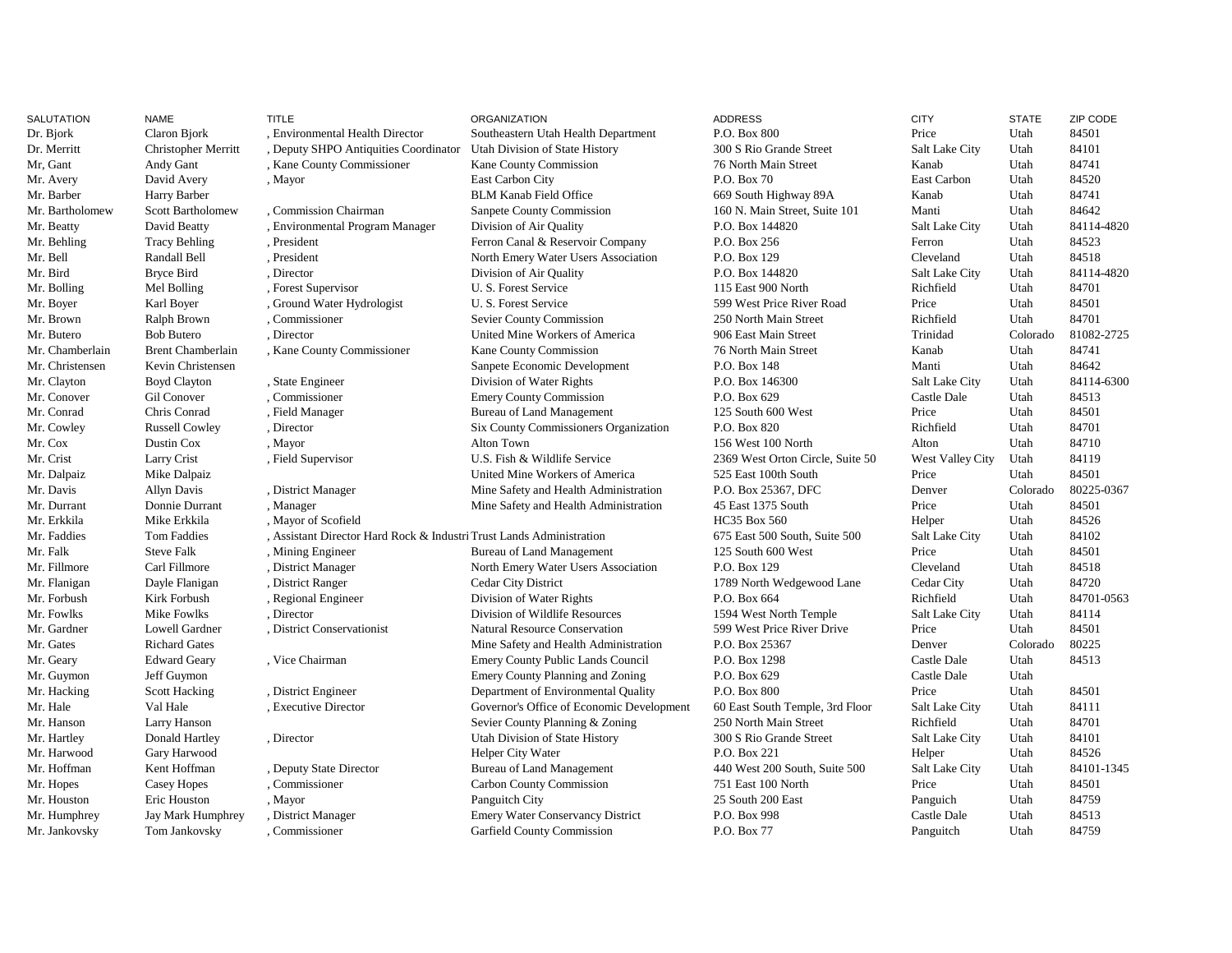| Mr. Jencks     | Hollis Jencks         | , Project Manager                                              | U.S. Army Corps of Engineers                               | 533 West 2600 South, Suite 130     | Bountiful      | Utah     | 84010-7744 |
|----------------|-----------------------|----------------------------------------------------------------|------------------------------------------------------------|------------------------------------|----------------|----------|------------|
| Mr. Jensen     | Larry Jensen          | Commissioner                                                   | <b>Carbon County Commission</b>                            | 751 East 100 North                 | Price          | Utah     | 84501      |
| Mr. Johansen   | Craig Johansen        |                                                                | Cottonwood Creek Consolidated Irrigation Comp P.O. Box 199 |                                    | Orangeville    | Utah     | 84513      |
| Mr. Johnson    | Scott Johnson         | , Commissioner                                                 | Sevier County Commission                                   | 250 North Main Street              | Richfield      | Utah     | 84701      |
| Mr. Kourianos  | Michael Kourianos     | , Mayor                                                        | Price City                                                 | 185 East Main Street               | Price          | Utah     | 84501      |
| Mr. Lee        | Richard Lee           | Chairman of the Board                                          | Carbon Water Conservancy District                          | P.O. Box 509                       | Helper         | Utah     | 84526      |
| Mr. Lund       | Steven Lund           | , Commissioner                                                 | Sanpete County Commission                                  | 160 N. Main Street, Suite 101      | Manti          | Utah     | 84642      |
| Mr. MacWhorter | Robert MacWhorter     | , Forest Supervisor                                            | U.S. Forest Service                                        | 1789 North Wedgewood Lane          | Cedar City     | Utah     | 84721      |
| Mr. Marble     | Dave Marble           | , Asst State Engineer (Dam Safety)                             | Division of Water Rights                                   | 1594 West North Temple             | Salt Lake City | Utah     | 84114      |
| Mr. Martin     | John Martin           | , Commissioner                                                 | Garfield County Commission                                 | P.O. Box 77                        | Panguitch      | Utah     | 84759      |
| Mr. Martines   | <b>Tony Martines</b>  | Commissioner                                                   | <b>Carbon County Commission</b>                            | 751 East 100 North                 | Price          | Utah     | 84501      |
| Mr. Matheson   | Alan Matheson         | , Director                                                     | Department of Environmental Quality                        | P.O. Box 144801                    | Salt Lake City | Utah     | 84114-4810 |
| Mr. McElprang  | Lee McElprang         | Chairman                                                       | <b>Emery Water Conservancy District</b>                    | P.O. Box 998                       | Castle Dale    | Utah     | 84513      |
| Mr. Nehl       | Ryan Nehl             | , Forest Supervisor                                            | Manti-La Sal National Forest                               | 599 West Price River Drive         | Price          | Utah     | 84501      |
| Mr. Noel       | Mike Noel             | , Director                                                     | Kane County Water Conservancy District                     | 725 East Kaneplex Drive            | Kanab          | Utah     | 84741      |
| Mr. Norton     | <b>Leonard Norton</b> | , Mayor                                                        | <b>Huntington City</b>                                     | P.O. Box 126                       | Huntington     | Utah     | 84528      |
| Mr. Ogden      | Garth Ogden           | , Commission Chairman                                          | Sevier County Commission                                   | 250 North Main Street              | Richfield      | Utah     | 84701      |
| Mr. Olsen      | Scott Olsen           | , Zoning Administrator                                         |                                                            | 160 N. Main Street, Suite 201      | Manti          | Utah     | 84642      |
| Mr. Perks      | <b>Stan Perks</b>     |                                                                | Bureau of Land Management                                  | 440 West 200 South, Suite 500      | Salt Lake City | Utah     | 84101-1345 |
| Mr. Petersen   | David L. Petersen     |                                                                | Sanpete Water Conservancy                                  | 90 West Union Street               | Manti          | Utah     | 84642      |
| Mr. Peterson   | <b>Ray Peterson</b>   | , Administrator                                                | Emery County Public Lands Council                          | P.O. Box 1298                      | Castle Dale    | Utah     | 84513      |
| Mr. Player     | Rod Player            | Chairman                                                       | <b>Emery County Public Lands Council</b>                   | P.O. Box 1298                      | Castle Dale    | Utah     | 84513      |
| Mr. Richens    | Jeff Richens          | , District Manager                                             | Price River Water Improvement District                     | P.O. Box 903                       | Price          | Utah     | 84501      |
| Mr. Roberts    | Jeremy Roberts        | , Environmental Health Director                                | Southwest Utah Health Department                           | 620 South 400 East Suite 400       | St. George     | Utah     | 84770      |
| Mr. Roberts    | Robbie Roberts        | , Regional Administrator                                       | <b>Environmental Protection Agency</b>                     | 1595 Wynkoop Street                | Denver         | Colorado | 80202-1129 |
| Mr. Roeder     | Gary L. Roeder        | , District Engineer                                            | <b>Natural Resource Conservation</b>                       | 540 West Price River Drive         | Price          | Utah     | 84501      |
| Mr. Salow      | <b>Jeff Salow</b>     | , Staff Officer for Minerals and Engineeri U.S. Forest Service |                                                            | 115 West Canyon Road, Box 310      | Ferron         | Utah     | 84523      |
| Mr. Samson     | Mike Samson           | Commissioner                                                   | Garfield County Commission                                 | P.O. Box 1419                      | Boulder        | Utah     | 84716      |
| Mr. Sitterud   | Lynn Sitterud         | , Commission Chairman                                          | <b>Emery County Commission</b>                             | P.O. Box 629                       | Castle Dale    | Utah     | 84513      |
| Mr. Smith      | <b>Lamont Smith</b>   | , Kane County Commission                                       | Kane County Commission                                     | 76 North Main Street               | Kanab          | Utah     | 84741      |
| Mr. Sorensen   | Morris Sorensen       |                                                                | Muddy Creek Irrigation                                     | P.O. Box 104                       | Emery          | Utah     | 84522      |
| Mr. Steed      | <b>Brian Steed</b>    | , Executive Director                                           | Department of Natural Resources                            | 1594 West North Temple, Suite 3710 | Salt Lake City | Utah     | 84114-5610 |
| Mr. Stephens   | Don Stephens          | , Natural Resource Specialist                                  | <b>Bureau of Land Management</b>                           | 125 South 600 West                 | Price          | Utah     | 84501      |
| Mr. Stilson    | Marc Stilson          | , Regional Engineer                                            | Division of Water Rights                                   | P.O.Box 718                        | Price          | Utah     | 84501      |
| Mr. Sunderland | Edwin Sunderland      | , Commissioner                                                 | Sanpete County Commission                                  | 160 N. Main Street, Suite 101      | Manti          | Utah     | 84642      |
| Mr. Swenson    | Roger Swenson         | , Mayor                                                        | Orangeville City                                           | P.O. Box 677                       | Orangeville    | Utah     | 84537      |
| Mr. Thiriot    | Bryan Thiriot         | , Executive Director                                           | Five County Association of Governments                     | P.O. Box 1550                      | St. George     | Utah     | 84771      |
| Mr. Thorne     | <b>Todd Thorne</b>    | , Public Lands Director                                        | Carbon County                                              | 751 East 100 North                 | Price          | Utah     | 84501      |
| Mr. Ure        | David Ure             | , Director                                                     | <b>Trust Lands Administration</b>                          | 675 East 500 South, Suite 500      | Salt Lake City | Utah     | 84102      |
| Mr. VanWagoner | Danny VanWagoner      | , Mayor                                                        | Castle Dale City                                           | P.O. Box 728                       | Castle Dale    | Utah     | 84513      |
| Mr. Vetere     | <b>Tim Vetere</b>     |                                                                | Green River Canal Company                                  | P.O. Box 404                       | Green River    | Utah     | 84525      |
| Mr. Ward       | Dennis Ward           | , President                                                    | Huntington-Cleveland Irrigation Company                    | P.O. Box 327                       | Huntington     | Utah     | 84528      |
| Mr. White      | Sam White             |                                                                | Price City Water                                           | P.O. Box 893                       | Price          | Utah     | 84501      |
| Mr. Wilson     | Kent Wilson           | Commissioner                                                   | <b>Emery County Commission</b>                             | P.O. Box 629                       | Castle Dale    | Utah     | 84513      |
| Mr. Wood       | Chris Wood            | Regional Supervisor                                            | Division of Wildlife Resources                             | 319 N. Carbonville Rd. #A          | Price          | Utah     | 84501      |
| Mr. Wytanis    | John Wytanis          | , Forest Ranger                                                | U.S. Forest Service                                        | 115 West Canyon Road, Box 310      | Ferron         | Utah     | 84523      |
|                |                       |                                                                |                                                            |                                    |                |          |            |